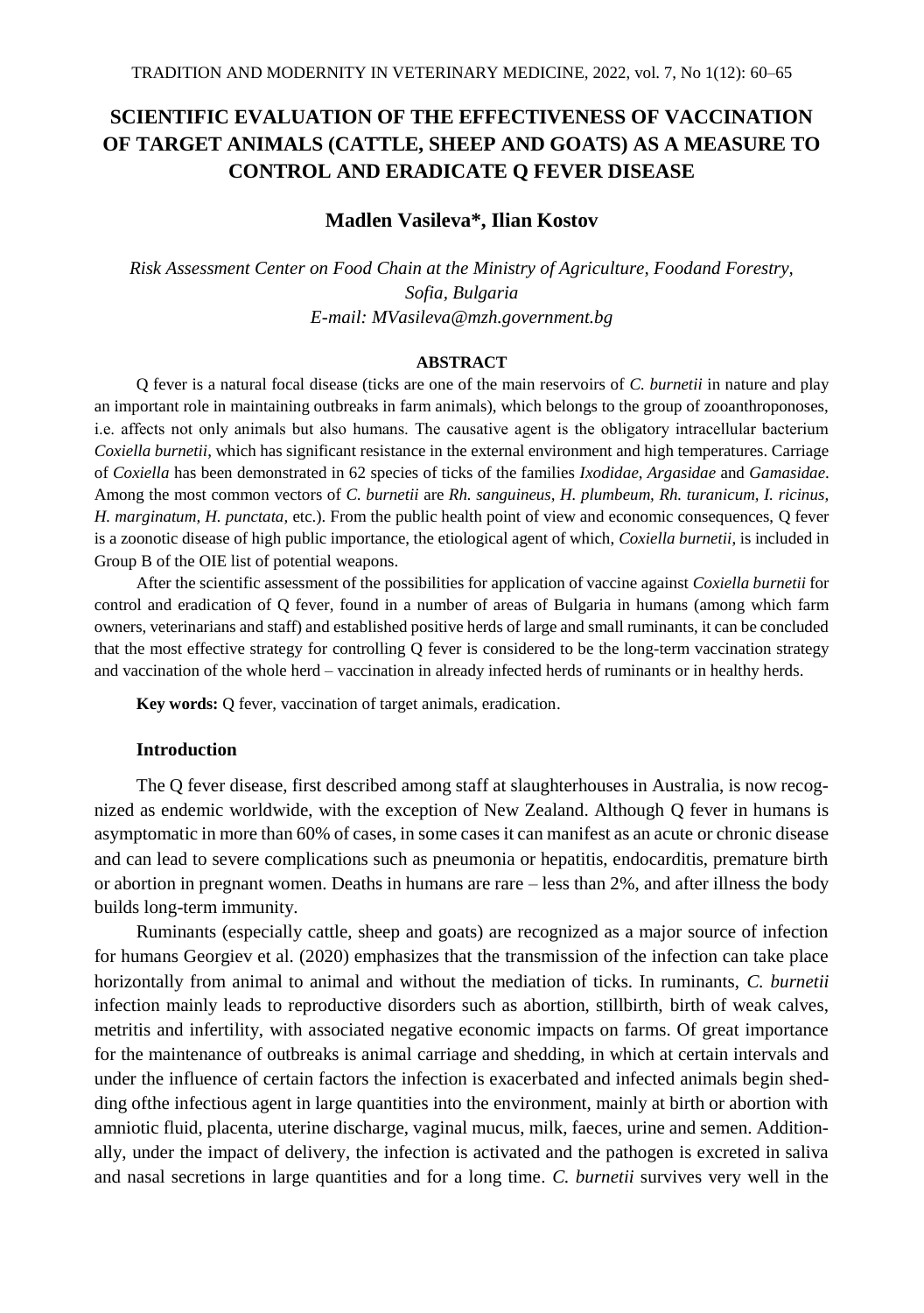environment and contaminates aerosols and dust. These contaminated particles are the main route of infection for both animals and humans.

Humans become infected mainly by inhaling aerosols contaminated with extracellular forms of *C. burnetii* or dust containing *C. burnetii* shedded by infected animals.

Today, medical measures consist of the use of antibiotics (reduce the frequency of abortions but do not prevent the shedding of *C. burnetii* from animals) and/or vaccines to control the spill overof the bacterium in farm animals and, in infected herds of cattle – environmental measures such as destruction of placentas or disinfection of birth places.

### **Purpose of the study**

The present study aims to make a scientific assessment of the possibilities for application of a vaccine in animals for control and eradication of Q fever, found in a number of areas of Bulgaria in humans (among which, farm owners, veterinarians and staff) and found positive herds of large and small ruminants.

### **Materials and methods**

A review of the scientific literature, the experience of other countries and expert opinion were used to prepare the assessment on the feasibility of vaccination of domestic ruminants (cattle, sheep and goats) against *Coxiella burnetii* for the control and eradication of Q fever.

## **Results**

Currently, two vaccines against *C. burnetii* are available on the world market – Coxevac, phase I, CEVA Santé Animale and Chlamyvax FQ, phase II, MERIAL.

In current scientific studies, vaccines prepared with phase I *C. burnetii* (virulent phase with complete lipopolysaccharide (LPS) are recognized as more effective to build protection than those prepared with phase II (avirulent phase with incomplete LPS). In order to protect at-risk groups such as slaughterhouse workers, veterinarians or farmers, a phase I vaccine is currently being used in Australia.

# **Vaccination of cattle**

In scientific study Guatteo et al. (2008) found that non-pregnant cows/heifers vaccinated with a monovalent inactivated vaccine containing phase I *C. burnetii* were five times less likely to become shedders than placebo-treated animals. The likelihood for animals vaccinated during pregnancy of becoming shedders is similar to that of animals receiving placebo. Pregnancy has an adverse effect on the immune response after vaccination. These results underscore the value of vaccination, if possible, in uninfected herds. In infected herds, vaccination should be given to almost all presumably susceptible animals, i.e. at least heifers. Vaccination of dairy cows should be carried out when the seroprevalence inside the herd is low, i.e. in herds where the infection has not yet spread widely. However, there was no significant effect of vaccination compared to placebo control on the shedded bacterial load, regardless of the initial status of the animals. Vaccination has a high protective effect against the risk of spill over to susceptible animals and thus reduces the associated zoonotic risk. Due to the lack of reduction of the shredded bacterial load from infected animals during vaccination,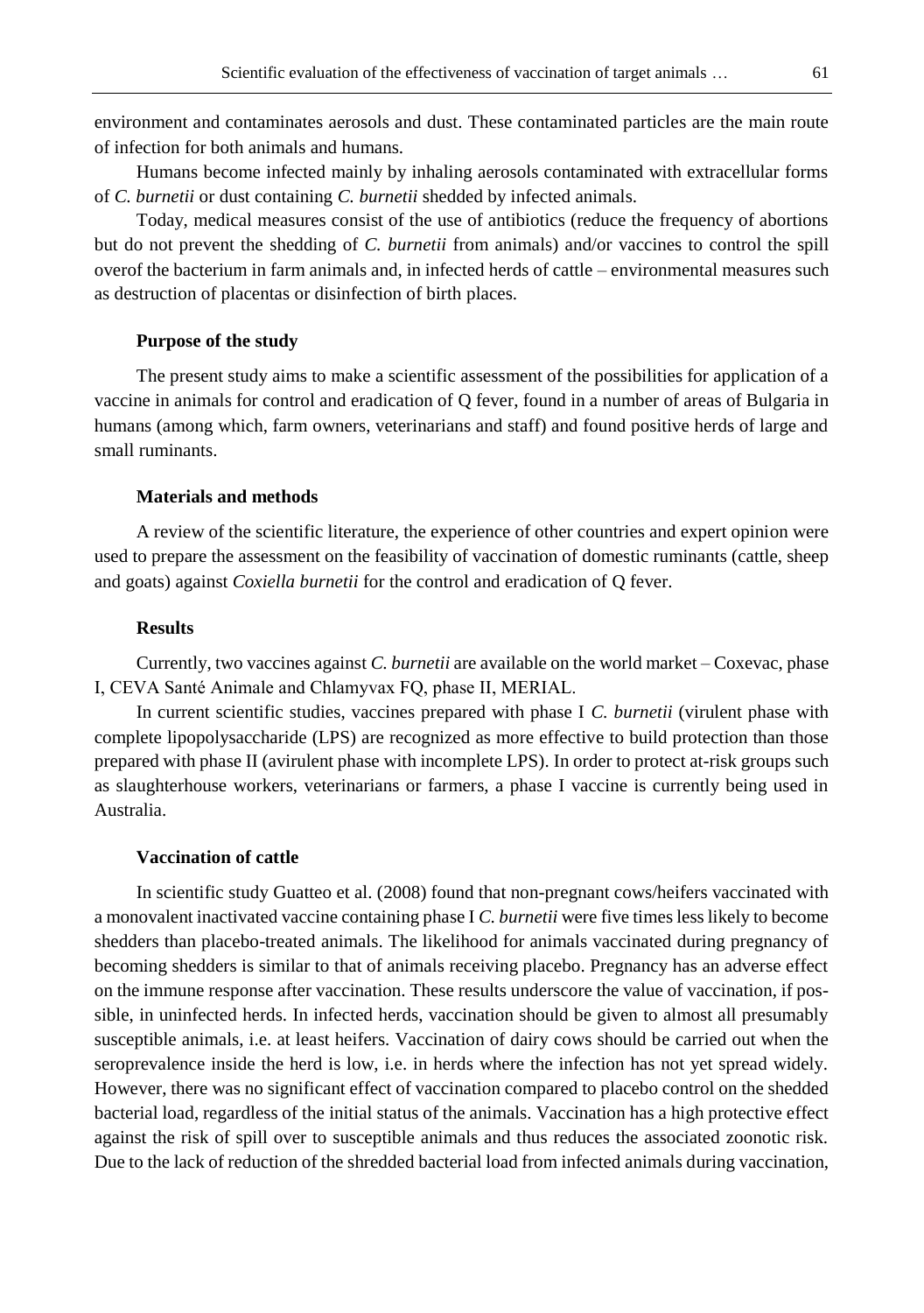as well as the high resistance of *C. burnetii* in the environment, a combination of hygiene and medical measures is needed to further reduce the infectious load in infected herds (Raphaël et al. 2008). Indeed, a phase I vaccine has been shown to prevent abortions and drastically reduce the incidence of bacterial excretion in milk, vaginal secretions and faeces. In addition, according to Guatteo R. et al. 2008, susceptible cattle that were vaccinated when they were not pregnant were five times less likely to become shreddersthan placebo-treated animal. Thus, vaccination in infected herds after the onset of abortion due to Q fever is often recommended on farms.

Vaccination, which is widely used in this field, has been identified as a long-term option for controlling *C. burnetii* infections by the European Food Safety Authority (EFSA, AHAW, 2010). Indeed, phase I vaccination in cattle has been shown to inhibit the shedding of the causative agent in milk, placenta, uterine fluid, vagina and colostrum.

Rousset et al. (2011), believe that the vaccine is not able to prevent infection in kids, nor to clear the infection in infected goats, but effectively reduces the level of shedding in a highly infected goat herds. Bontje at al. (2016) also found that both the spread of shedders and the shedded bacterial load through uterine secretions, vaginal discharge and milk were reduced in vaccinated dairy goats.

Different vaccination strategies could be appliedin dairy herds, based on the duration of the vaccination program, as well as the category of vaccinated animals (e.g. the whole herd or only the heifers). The long-term effectiveness of these various strategies to reduce the shedding of infection in already infected dairy herds, to reduce the number of abortions and the bacterial load in the environment and the extent of infection disappearance was assessed by mathematical modelling. The vaccination strategies studied were: (1) vaccination of the whole herd for 10 years – all cows and all heifers, with revaccination every year; (2) vaccination of the entire herd for 3 years; (3) vaccination of heifers only for 10 years with revaccination each year.

**Scenario 1 – Vaccination of the whole herd for 10 years is considered the most effective control strategy.** All three vaccination strategies reduce the spread of shedders, the emitted bacterial load in the environment and the number of abortions, but with different effectiveness. As the infection is rarely eradicated during the first years of vaccination, early discontinuation of vaccination (scenario 2) would be ineffective in the long run. In this context, the increase in the spread of shedders, the shedded bacterial load in the environment and the number of abortions should be monitored in the first months after vaccination is stopped. Before stopping a farm vaccination program, it is important to determine the presence or absence of *C. burnetii* in the herd. Herd-level diagnostic tests (e.g. PCR in milk) may be useful, although they are imperfect.

Therefore, if the vaccine is to be used to eradicate *C. burnetii* in infected farms, both the susceptibility and the infectivity of the vaccinated animals must be determined precisely. According to Rousset et al. (2011), it has been shown that the lowest level of *C. burnetii* secretion in vaginal tampons is more common in vaccinated than in unvaccinated goats. The way the demographics are presented in the model must be adapted when representing the prevalence of *C. burnetii* in small ruminants. In addition, shedding characteristics and clinical manifestations may be different in different species: sheep have been found to shed the bacterium mainly in faeces and vaginal mucus, while goats shed mainly in milk; high abortions were rare, with the exception of some goat herds (Arricau-Bouvery et al. 2005).

**In conclusion, although further cost-benefit analysis taking into account the economic aspects of control programs is needed to create an optimal control strategy, the modelling approach has shown that long-term annual vaccination will reduce the risk of infection in vaccinated cattle herds (Courcoul at al. 2011).**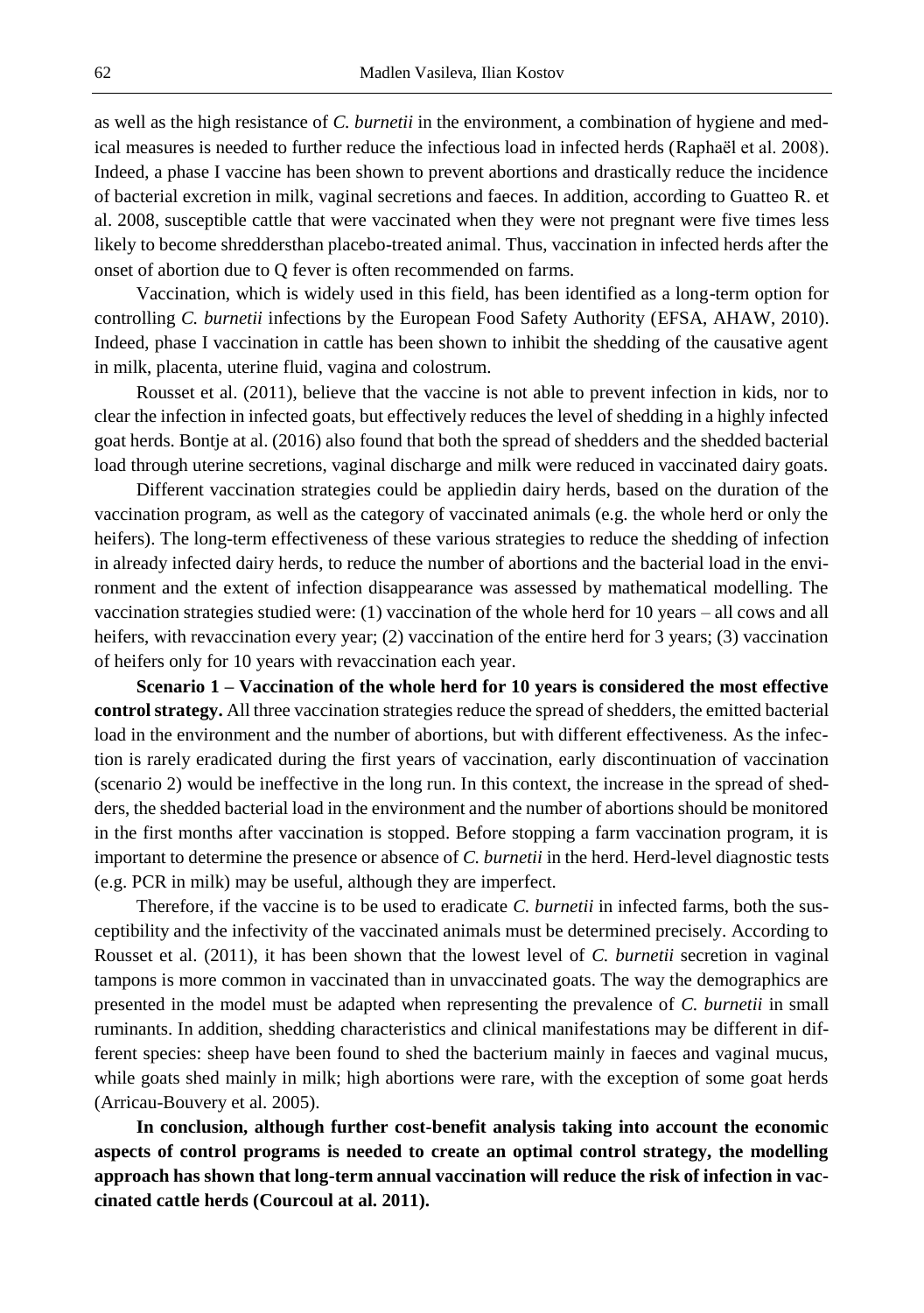## **Vaccination of sheep and goats**

Research examines the public health relevance of vaccination against *C. burnetii* from ovine and caprine animals through systematic review and meta-analysis to provide evidence for policymaking to prevent the potential spread of zoonoses. From the pooled analysis, the researchers concluded that an inactivated phase I vaccine significantly reduced the shedded bacterial load with uterine secretions, milk, vaginal secretions and faeces from naive goats. The shedding through all other routes from vaccinated goats does not differ significantly from the control goats. (O'Neill at al. 2011). Vaccination of **goats** two months before mating with a phase I vaccine shows that it is effective and drastically reduces abortions, in contrast to the phase II vaccine mixed with *Chlamydophila abortus*, which does not affect the course of the disease or shedding. (Arricau-Bouvery et al. 2005)

Vaccination of dairy **sheep** herds is considered one of the best options to control *Coxiella burnetii* infection. The efficacy of a phase I vaccine was studied for 4 years in sheep herds with confirmed *C. burnetii* infection. No shedding has been found in sheep and one-year-old lambs in the last 2 years, but *C. burnetii* is still present in the environment. (Astobiza at al. 2011)

### **Conclusion and recommendation**

**Due to its importance for both animal health and public health, control of this infection is crucial. Therefore, any control measure leading to a reduction in the spread of animal shedders and shedded environmental bacterial load is a key point in limiting both the spread of infection in ruminants and the zoonotic risk.**

The high prevalence of *C. burnetii* infection in dairy herds reported in recent studies (Netherlands) and the long survival of this bacterium in the environment require the application of control measures aimed at reducing the level of exposure at the herd level. Control measures based on antibiotic treatment and the use of vaccinations have been implemented. A recent study showed that antibiotics administered to dairy cattle significantly prevented the shedding of *C. burnetii* during and after calving. Thus, when infection is detected in cattle herds and there is environmental contamination through faeces or vaginal excretions, the implementation of a vaccine program is not only useful but also necessary to reduce the shedding of *C. burnetii* from infected animals. This is mainly related to reducing the risks to human health, but not to production and economic benefits.

### **In cattle**

1. A cost-benefit analysis is needed, taking into account the economic aspects of control and vaccination programs, in order to create an optimal strategy for control and eradication of Q fever. Research shows that long-term vaccination reduces the risk of infection in vaccinated cattle herds. Phase I vaccination in cattle has been shown to inhibit the shedding of *C. burnetii* in milk, placenta, uterine and vaginal fluid and colostrum.

2. Vaccination, which is widely used in bovine animals, has been identified as a long-term option for the control of *C. burnetii* infections proposed in a specific scientific opinion of the 2010 (EFSA, 2010).

3. The results of this opinion underline the value of vaccination in uninfected herds as well. In infected herds, vaccination should be given to all presumably susceptible animals, or at least to heifers. Vaccination of dairy cows should be carried out when the seroprevalence inside the herd is low, i.e. when the infection has not yet spread widely.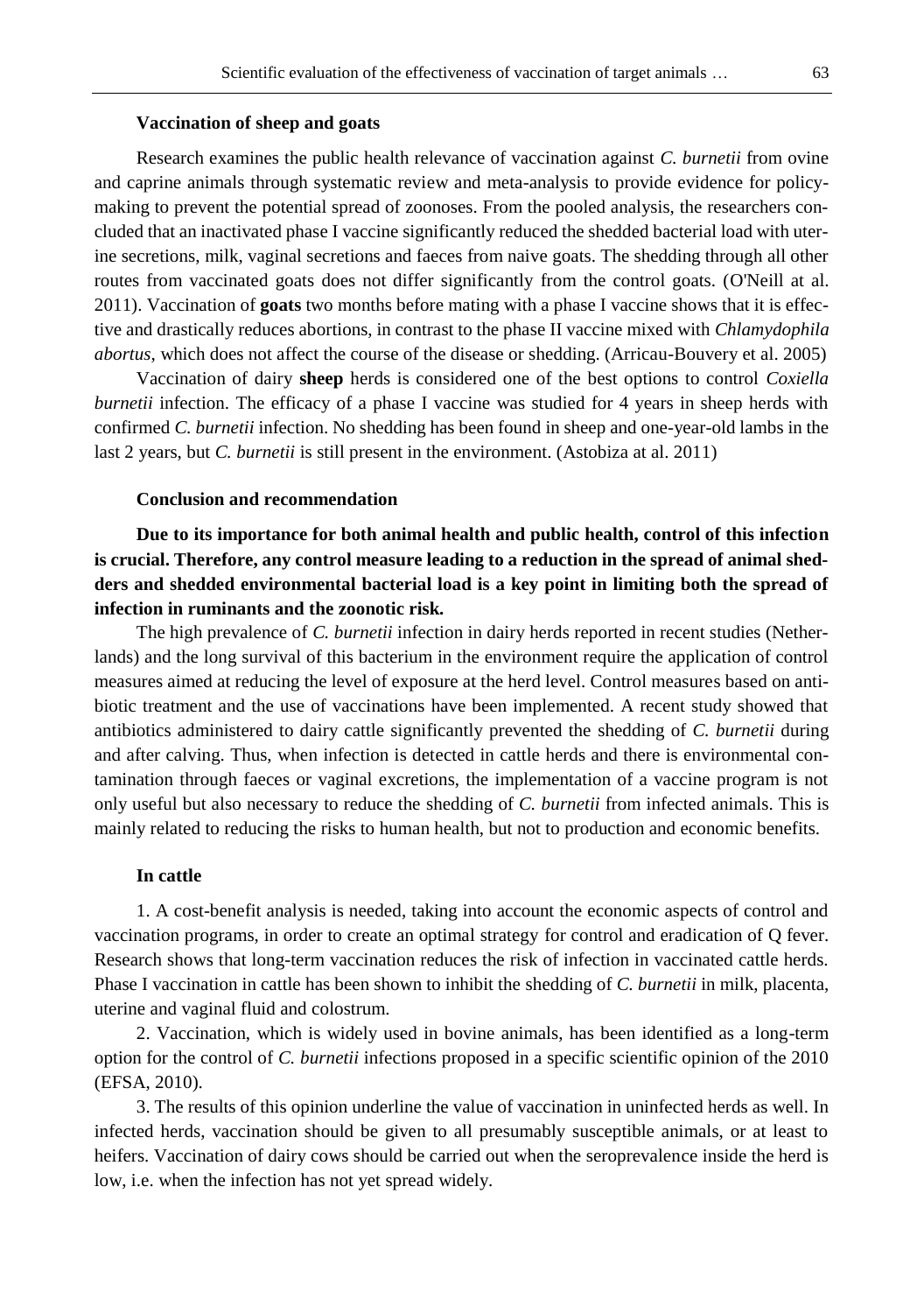4. The well-organized and structured laboratory diagnostic system of the competent veterinary authority (CVA) should have an approved and funded plan for active and passive surveillance of Q fever in the country by farms and real data on the spread of Q fever. The CVA should work closely with the Regional Health Inspectorates (RHIs) in planning and implementing public health activities and exchanging data on the actual prevalence and status of Q feverin animals and humans.

### **In small ruminants– sheep and goats**

Vaccination is effective in rapidly reducing the prevalence of *C. burnetii* in a dairy herd and is able to prevent and control outbreaks of Q fever in farms.

5. The vaccine is not able to prevent *C. burnetii* infection in kids, nor to clear the infection in infected adult goats, but it effectively reduces the level of shedding, both the number of shedders and the shedded bacterial load through uterine secretions, vaginal discharge and the milk of vaccinated goats in a highly infected herd.

6. Preventive vaccination should therefore be considered as a permanent control measure supported by annual re-vaccination, followed by reactive vaccination strategies – "Vaccination after abortion wave" and "Vaccination after a positive test of whole milk samples", to preserve herds from Q fever and to prevent indirect risks to human health. It is necessary to determine in advance the state of infection in the herd, individually and for all animals and to compare the collected individual data on the age and reproductive status of goats.

7. Vaccination causes an overall reduction in shedding levels and the greatest reduction is found in ewes and does (animals did not give birth). In practice, this means that young animals must be vaccinated before becoming pregnant. Vaccination of adult sheep is considered to be one of the best options for controlling *Coxiella burnetii* infection.

8. The most effective strategy for controlling Qfever by vaccination in already infected ruminant herds or in healthy herds is considered to be the long-term vaccination strategy and vaccination of the whole herd. This strategy most effectively reduces the spread of shedders, the shedded bacterial load into the environment and the number of abortions. As the infection is rarely eradicated during the first years of vaccination, early discontinuation of vaccination would be ineffective in the long run.

#### **Discontinuation of vaccination (exit strategy)**

9. Before stopping a vaccination program on a farm, it is important to determine the presence or absence of *C. burnetii* in the herd (diagnostic tests at herd level (e.g. PCR in milk) may be useful), as in the first months after discontinuation of vaccination to monitor the increase in the spread of shedders, the shedded bacterial load in the environment and the number of abortions.

### **References**

- 1. Arricau-Bouvery, Nathalie & Souriau, Armel & Bodier, Christelle & Dufour, Philippe & Rousset, Elodie & Rodolakis, Annie. (2005). *Effect of vaccination with phase I and phase II Coxiella burnetii vaccines in pregnant goats*. Vaccine. 23. 4392-402. DOI: 10.1016/j.vaccine.2005.04.010.
- 2. Astobiza I., Barandika F. J., Ruiz-Fons F., Hurtado A., Povedano I., Juste A., García-Pe´rez A.L. (2011). *Four-Year Evaluation of the Effect of Vaccination against Coxiella burnetii on Reduction of Animal Infection and Environmental Contamination in a Naturally Infected Dairy Sheep Flock*. Appl Environ Microbiol. 2011 Dec; 77(24): 8799. doi: 10.1128/AEM.07181-11.